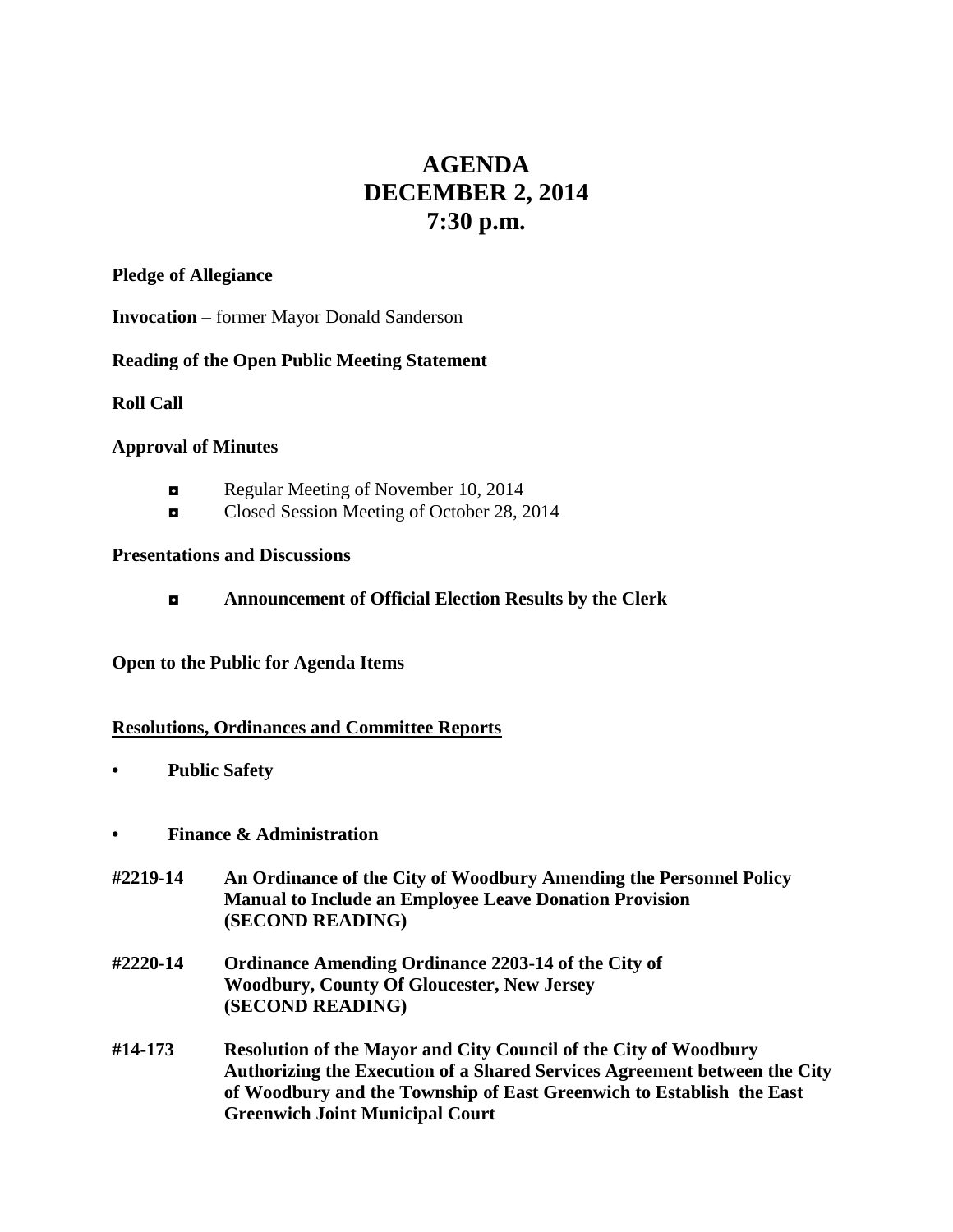| #14-175  | <b>Resolution Amending Resolution #14-05 Establishing the Schedule of</b><br>Regular Meetings of City Council of the City of Woodbury for the Legislative<br><b>Year 2014</b>                                                                                                                                                                                                                                                                                                                                                                                   |
|----------|-----------------------------------------------------------------------------------------------------------------------------------------------------------------------------------------------------------------------------------------------------------------------------------------------------------------------------------------------------------------------------------------------------------------------------------------------------------------------------------------------------------------------------------------------------------------|
| #14-176  | <b>Resolution Authorizing a Closed Session</b>                                                                                                                                                                                                                                                                                                                                                                                                                                                                                                                  |
| #14-177  | <b>Resolution Acknowledging Award of South Jersey Power Cooperative</b><br><b>Bidding Results for Natural Gas Supply Service</b>                                                                                                                                                                                                                                                                                                                                                                                                                                |
| #14-181  | Resolution Authorizing Change Order #1 for the Renovation to the New<br><b>Woodbury Police Station</b>                                                                                                                                                                                                                                                                                                                                                                                                                                                          |
| #2222-14 | <b>Bond Ordinance Authorizing the Acquisition of Water and Sewer Utility</b><br>Capital Equipment in the City of Woodbury, County of Gloucester, New<br>Jersey; Appropriating the Sum of \$90,000 Therefor; Authorizing the Issuance<br>of General Obligation Bonds or Bond Anticipation Notes of the City of<br>Woodbury, County of Gloucester, New Jersey in the Aggregate Principal<br>Amount of up to \$90,000; Making Certain Determinations and Covenants;<br>and Authorizing Certain Related Actions in Connection with the Foregoing<br>(FIRST READING) |

Motion for Approval to Pay the Listed Vouchers

- **• Public Works/Parks and Recreation**
- **#14-178 Resolution Authorizing the Execution of a Shared Services Agreement by and Among the County of Gloucester, Gloucester County Improvement Authority and City of Woodbury for the Operation, Maintenance and Use of a Deicer Storage Facility and Deicer Material**
- **#14-179 Resolution Authorizing Change Order #1 for the 2014 Local Road Resurfacing**
- **#14-180 Resolution of the City of Woodbury Authorizing Release of the Performance Guarantee of American Asphalt, Inc.**
- **• Economic Development**
- **• Community Relations**
- **#2221-14 An Ordinance of the City of Woodbury Amending the Code of the City of Woodbury Amending Chapter 55 "Alcoholic Beverages" Creating Section 55-10 "Social Affairs Permits" (SECOND READING)**